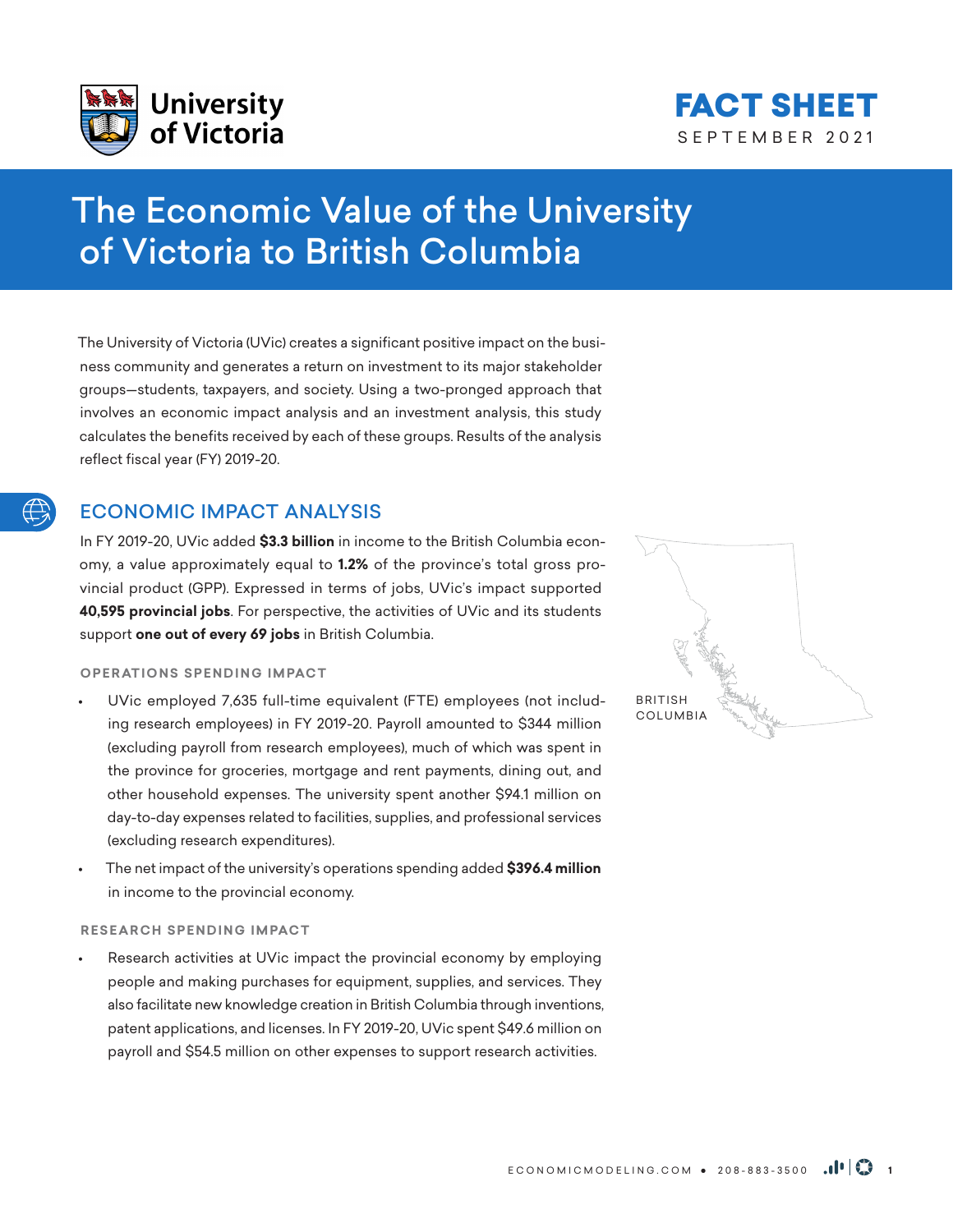- UVic's research spending generated **\$129.8 million** in added income for the British Columbia economy in FY 2017-18.
- UVic's research activities create a provincial economic impact beyond spending. UVic's "total factor productivity" measures the impact in terms of total output growth that is a research from UVic's research and development. It is estimated to have a total economic impact of \$24 million' annually on British Columbia. From 1971, 49 years, UVic's cumulative economic impact on British Columbia from research activities using total factor productivity calculations summed to \$1.2 billion.

## **CONSTRUCTION SPENDING IMPACT**

- UVic spends money on construction each year to maintain its facilities, create additional capacities, and meet its growing educational demands. While the amount varies from year to year, this spending generates a short-term infusion of spending and jobs in the provincial economy. The construction spending impact is heavily dependent on the on-going capital projects at UVic, and FY 2019-20 was a slower year for capital projects.
- The net impact of UVic's construction spending in FY 2019-20 was **\$19.1 million** in added income for British Columbia.

### **SPIN-OFF COMPANY IMPACT**

- UVic creates an exceptional environment that fosters innovation and entrepreneurship, evidenced by the number of spin-off companies created as a result of the university.
- In FY 2019-20, UVic's spin-off companies generated **\$151.5 million** in added income for the British Columbia economy.

#### **VISITOR SPENDING IMPACT**

- Out-of-province visitors attracted to British Columbia for activities at UVic brought new dollars to the economy through their spending at hotels, restaurants, gas stations, and other provincial businesses.
- Visitor spending added approximately **\$36.4 million** in income to the British Columbia economy.

### **STUDENT SPENDING IMPACT**

- Around 19% of students attending UVic originated from either outside the province or outside Canada in FY 2019-20, and some of these students relocated to British Columbia to attend UVic. In addition, a number of local students would have left the province if not for UVic.
- These students spent money on groceries, mortgage and rent payments, and so on at provincial businesses. This spending in FY 2019-20 added **\$145.8 million** in income to the British Columbia economy.



**IMPACTS CREATED BY** 

Total factor productivity was calculated by UVic.